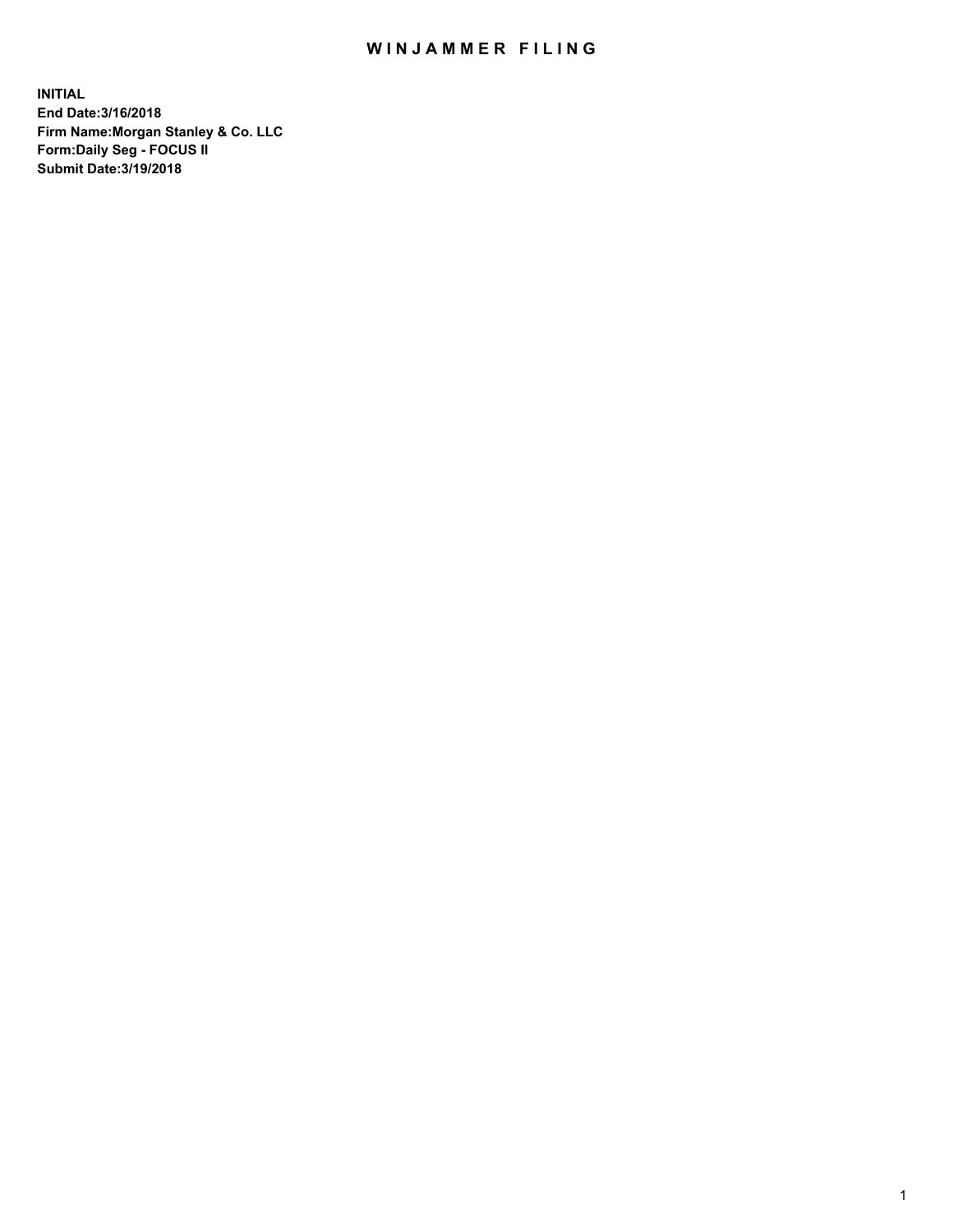## **INITIAL End Date:3/16/2018 Firm Name:Morgan Stanley & Co. LLC Form:Daily Seg - FOCUS II Submit Date:3/19/2018 Daily Segregation - Cover Page**

| Name of Company<br><b>Contact Name</b><br><b>Contact Phone Number</b><br><b>Contact Email Address</b>                                                                                                                                                                                                                         | Morgan Stanley & Co. LLC<br>Ikram Shah<br>212-276-0963<br>lkram.shah@morganstanley.com |
|-------------------------------------------------------------------------------------------------------------------------------------------------------------------------------------------------------------------------------------------------------------------------------------------------------------------------------|----------------------------------------------------------------------------------------|
| FCM's Customer Segregated Funds Residual Interest Target (choose one):<br>a. Minimum dollar amount: ; or<br>b. Minimum percentage of customer segregated funds required:%; or<br>c. Dollar amount range between: and; or<br>d. Percentage range of customer segregated funds required between:% and%.                         | 331,000,000<br>0 <sub>0</sub><br>00                                                    |
| FCM's Customer Secured Amount Funds Residual Interest Target (choose one):<br>a. Minimum dollar amount: ; or<br>b. Minimum percentage of customer secured funds required:%; or<br>c. Dollar amount range between: and; or<br>d. Percentage range of customer secured funds required between:% and%.                           | 140,000,000<br>0 <sub>0</sub><br>0 <sub>0</sub>                                        |
| FCM's Cleared Swaps Customer Collateral Residual Interest Target (choose one):<br>a. Minimum dollar amount: ; or<br>b. Minimum percentage of cleared swaps customer collateral required:%; or<br>c. Dollar amount range between: and; or<br>d. Percentage range of cleared swaps customer collateral required between:% and%. | 92,000,000<br>0 <sub>0</sub><br><u>00</u>                                              |

Attach supporting documents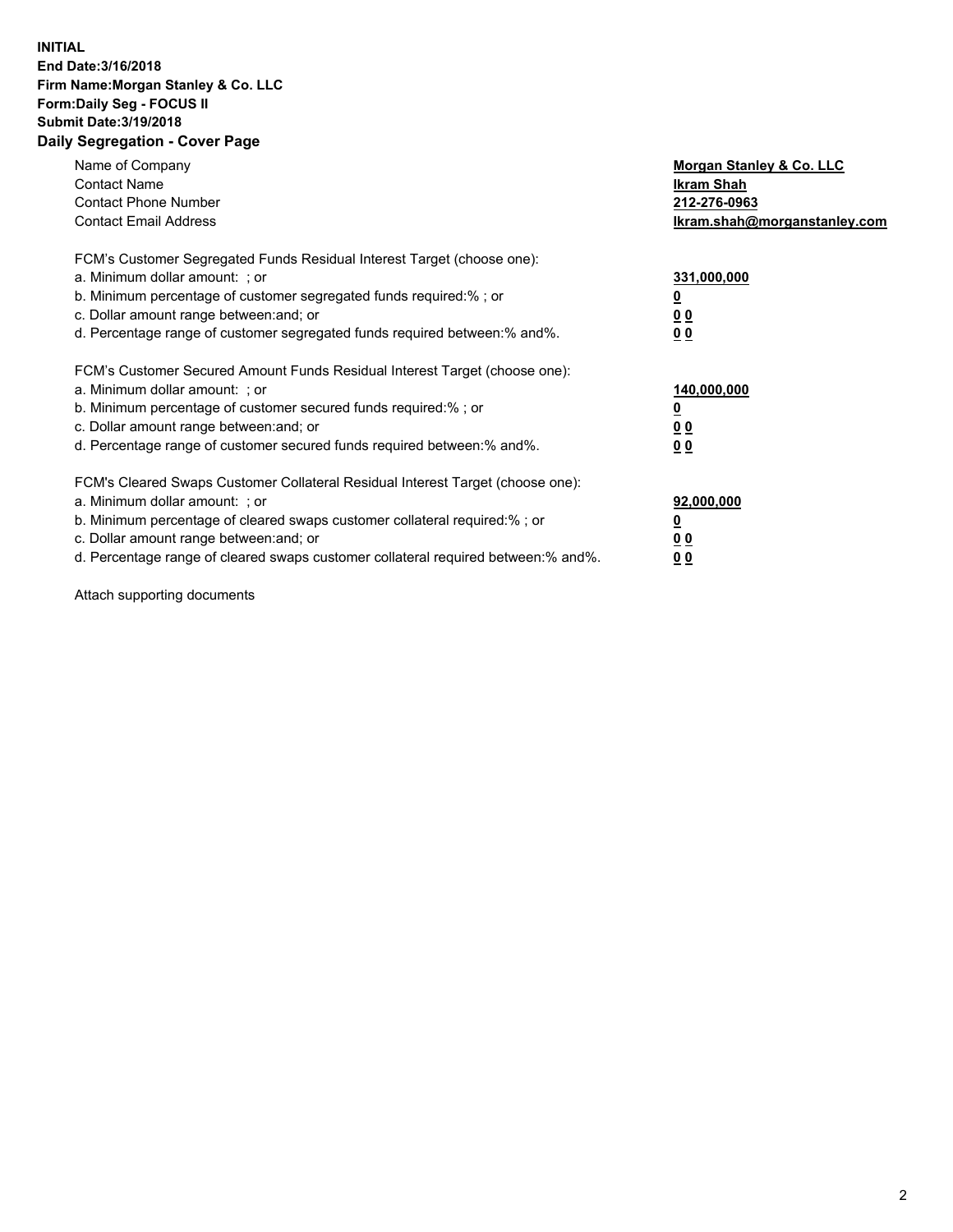## **INITIAL End Date:3/16/2018 Firm Name:Morgan Stanley & Co. LLC Form:Daily Seg - FOCUS II Submit Date:3/19/2018**

## **Daily Segregation - Secured Amounts**

|    | Foreign Futures and Foreign Options Secured Amounts                                                          |                                    |
|----|--------------------------------------------------------------------------------------------------------------|------------------------------------|
|    | Amount required to be set aside pursuant to law, rule or regulation of a foreign                             | $0$ [7305]                         |
|    | government or a rule of a self-regulatory organization authorized thereunder                                 |                                    |
| 1. | Net ledger balance - Foreign Futures and Foreign Option Trading - All Customers                              |                                    |
|    | A. Cash                                                                                                      | 3,048,716,471 [7315]               |
|    | B. Securities (at market)                                                                                    | 1,946,157,624 [7317]               |
| 2. | Net unrealized profit (loss) in open futures contracts traded on a foreign board of trade                    | 211,688,581 [7325]                 |
| 3. | Exchange traded options                                                                                      |                                    |
|    | a. Market value of open option contracts purchased on a foreign board of trade                               | 21,320,349 [7335]                  |
|    | b. Market value of open contracts granted (sold) on a foreign board of trade                                 | -21,143,883 [7337]                 |
| 4. | Net equity (deficit) (add lines 1.2. and 3.)                                                                 | 5,206,739,142 [7345]               |
| 5. | Account liquidating to a deficit and account with a debit balances - gross amount                            | 37,205,550 [7351]                  |
|    | Less: amount offset by customer owned securities                                                             | -36,256,556 [7352] 948,994 [7354]  |
| 6. | Amount required to be set aside as the secured amount - Net Liquidating Equity<br>Method (add lines 4 and 5) | 5,207,688,136 [7355]               |
| 7. |                                                                                                              |                                    |
|    | Greater of amount required to be set aside pursuant to foreign jurisdiction (above) or line<br>6.            | 5,207,688,136 [7360]               |
|    | FUNDS DEPOSITED IN SEPARATE REGULATION 30.7 ACCOUNTS                                                         |                                    |
| 1. | Cash in banks                                                                                                |                                    |
|    | A. Banks located in the United States                                                                        | 158,119,811 [7500]                 |
|    | B. Other banks qualified under Regulation 30.7                                                               | 834, 324, 750 [7520] 992, 444, 561 |
|    |                                                                                                              | [7530]                             |
| 2. | Securities                                                                                                   |                                    |
|    | A. In safekeeping with banks located in the United States                                                    | 245,309,008 [7540]                 |
|    | B. In safekeeping with other banks qualified under Regulation 30.7                                           | 0 [7560] 245,309,008 [7570]        |
| 3. | Equities with registered futures commission merchants                                                        |                                    |
|    | A. Cash                                                                                                      | 5,678,586 [7580]                   |
|    | <b>B.</b> Securities                                                                                         | $0$ [7590]                         |
|    | C. Unrealized gain (loss) on open futures contracts                                                          | 228,371 [7600]                     |
|    | D. Value of long option contracts                                                                            | $0$ [7610]                         |
|    | E. Value of short option contracts                                                                           | 0 [7615] 5,906,957 [7620]          |
| 4. | Amounts held by clearing organizations of foreign boards of trade                                            |                                    |
|    | A. Cash                                                                                                      | $0$ [7640]                         |
|    | <b>B.</b> Securities                                                                                         | $0$ [7650]                         |
|    | C. Amount due to (from) clearing organization - daily variation                                              | $0$ [7660]                         |
|    | D. Value of long option contracts                                                                            | $0$ [7670]                         |
|    | E. Value of short option contracts                                                                           | 0 [7675] 0 [7680]                  |
| 5. | Amounts held by members of foreign boards of trade                                                           |                                    |
|    | A. Cash                                                                                                      | 2,242,863,381 [7700]               |
|    | <b>B.</b> Securities                                                                                         | 1,700,848,615 [7710]               |
|    | C. Unrealized gain (loss) on open futures contracts                                                          | 211,460,210 [7720]                 |
|    | D. Value of long option contracts                                                                            | 21,320,349 [7730]                  |
|    | E. Value of short option contracts                                                                           | -21,143,883 [7735] 4,155,348,672   |
|    |                                                                                                              | [7740]                             |
| 6. | Amounts with other depositories designated by a foreign board of trade                                       | $0$ [7760]                         |
| 7. | Segregated funds on hand                                                                                     | $0$ [7765]                         |
| 8. | Total funds in separate section 30.7 accounts                                                                | 5,399,009,198 [7770]               |
| 9. | Excess (deficiency) Set Aside for Secured Amount (subtract line 7 Secured Statement                          | 191,321,062 [7380]                 |
|    | Page 1 from Line 8)                                                                                          |                                    |
|    |                                                                                                              |                                    |

- 10. Management Target Amount for Excess funds in separate section 30.7 accounts **140,000,000** [7780]
- 11. Excess (deficiency) funds in separate 30.7 accounts over (under) Management Target **51,321,062** [7785]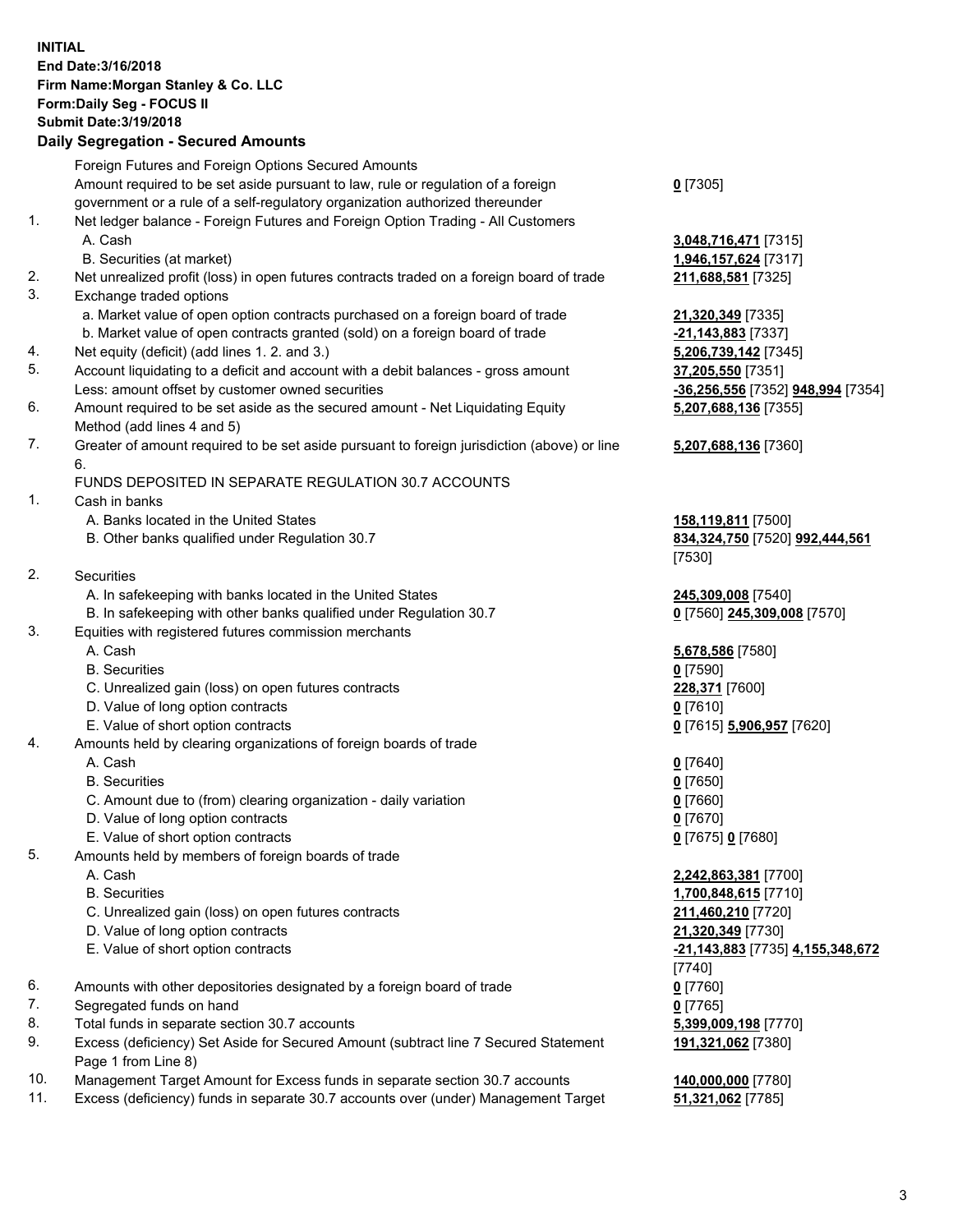**INITIAL End Date:3/16/2018 Firm Name:Morgan Stanley & Co. LLC Form:Daily Seg - FOCUS II Submit Date:3/19/2018 Daily Segregation - Segregation Statement** SEGREGATION REQUIREMENTS(Section 4d(2) of the CEAct) 1. Net ledger balance A. Cash **9,684,395,027** [7010] B. Securities (at market) **5,168,097,270** [7020] 2. Net unrealized profit (loss) in open futures contracts traded on a contract market **707,691,722** [7030] 3. Exchange traded options A. Add market value of open option contracts purchased on a contract market **424,694,815** [7032] B. Deduct market value of open option contracts granted (sold) on a contract market **-676,235,716** [7033] 4. Net equity (deficit) (add lines 1, 2 and 3) **15,308,643,118** [7040] 5. Accounts liquidating to a deficit and accounts with debit balances - gross amount **196,110,473** [7045] Less: amount offset by customer securities **-157,164,180** [7047] **38,946,293** [7050] 6. Amount required to be segregated (add lines 4 and 5) **15,347,589,411** [7060] FUNDS IN SEGREGATED ACCOUNTS 7. Deposited in segregated funds bank accounts A. Cash **4,126,717,470** [7070] B. Securities representing investments of customers' funds (at market) **0** [7080] C. Securities held for particular customers or option customers in lieu of cash (at market) **1,180,309,656** [7090] 8. Margins on deposit with derivatives clearing organizations of contract markets A. Cash **6,709,639,487** [7100] B. Securities representing investments of customers' funds (at market) **0** [7110] C. Securities held for particular customers or option customers in lieu of cash (at market) **3,987,787,614** [7120] 9. Net settlement from (to) derivatives clearing organizations of contract markets **-24,491,892** [7130] 10. Exchange traded options A. Value of open long option contracts **424,694,815** [7132] B. Value of open short option contracts **-676,235,716** [7133] 11. Net equities with other FCMs A. Net liquidating equity **3,044,188** [7140] B. Securities representing investments of customers' funds (at market) **0** [7160] C. Securities held for particular customers or option customers in lieu of cash (at market) **0** [7170] 12. Segregated funds on hand **0** [7150] 13. Total amount in segregation (add lines 7 through 12) **15,731,465,622** [7180] 14. Excess (deficiency) funds in segregation (subtract line 6 from line 13) **383,876,211** [7190] 15. Management Target Amount for Excess funds in segregation **331,000,000** [7194]

16. Excess (deficiency) funds in segregation over (under) Management Target Amount Excess

**52,876,211** [7198]